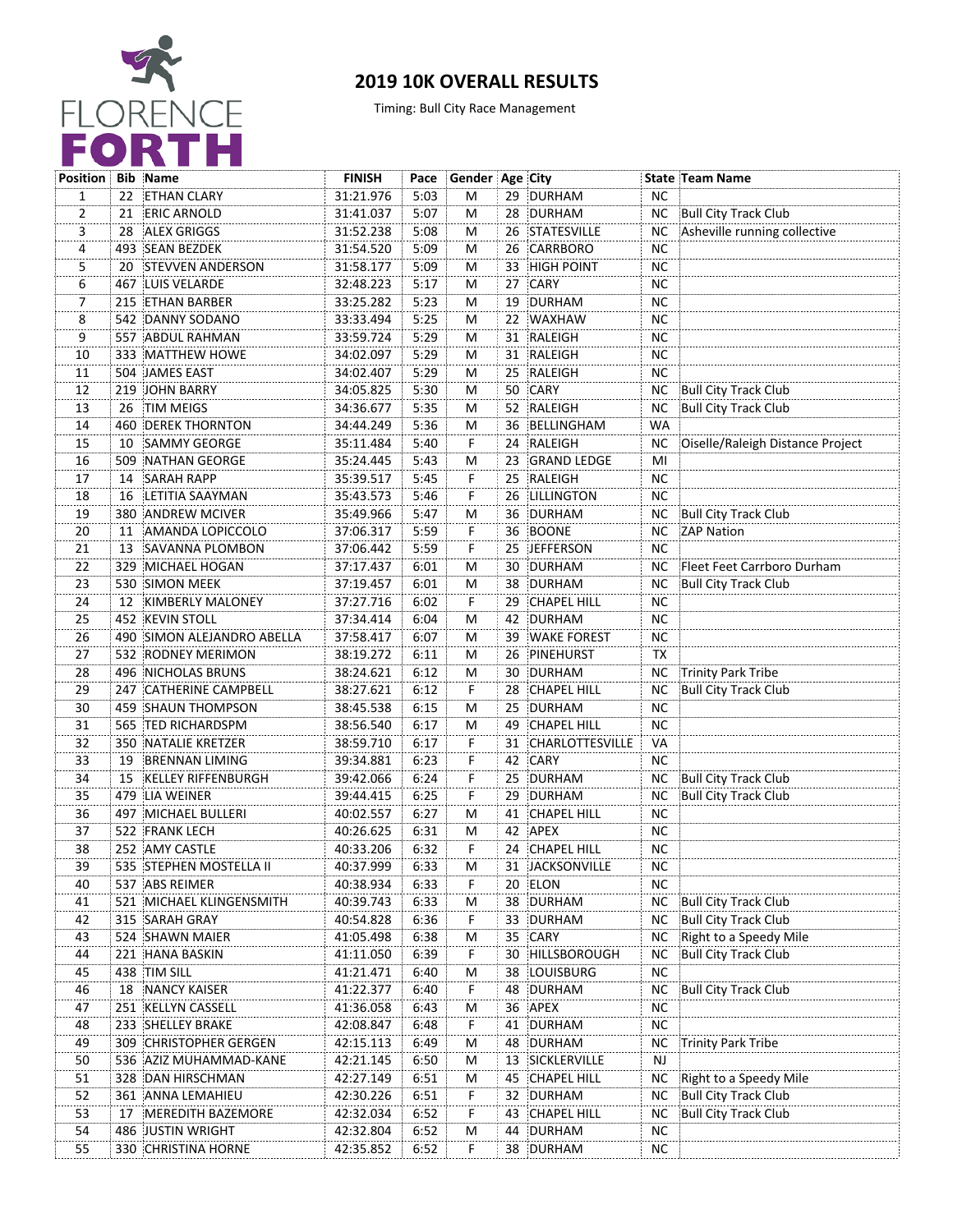| Position Bib Name |                           | <b>FINISH</b> |      | Pace Gender Age City |    |                    |           | <b>State Team Name</b>      |
|-------------------|---------------------------|---------------|------|----------------------|----|--------------------|-----------|-----------------------------|
| 56                | 527 MARITZA MCAULAY       | 42:55.680     | 6:55 | F.                   |    | 29 CAMERON         | <b>NC</b> |                             |
| 57                | 510 ALLISON HALL          | 43:00.896     | 6:56 | F                    |    | 13 DURHAM          | NC.       |                             |
| 58                | 511 CONRAD HALL           | 43:01.220     | 6:56 | м                    |    | 47 DURHAM          | NC.       |                             |
| 59                | 477 LEIGH WARREN          | 43:02.019     | 6:56 | F.                   |    | 41 DURHAM          | <b>NC</b> |                             |
| 60                | 417 ERIC PRENSHAW         | 43:28.992     | 7:01 | M                    |    | 34 HILLSBOROUGH    |           | NC Bull City Track Club     |
| 61                | 483 TIM WILLSON           | 43:30.258     | 7:01 | M                    |    | 56 DURHAM          | <b>NC</b> |                             |
| 62                | 394 ELLEN MOSS            | 43:44.865     | 7:03 | F                    |    | 38 DURHAM          | ΝC        | Bull City Track Club        |
| 63                | 528 LINDSEY MCIVER        | 43:54.802     | 7:05 | F                    |    | 36 DURHAM          | ΝC        | Bull City Track Club        |
| 64                | <b>287 PATRICK DILLON</b> | 44:04.677     | 7:06 | м                    |    | 42 DURHAM          | <b>NC</b> |                             |
| 65                | 388 MARCUS MOORE          | 44:05.478     | 7:07 | M                    |    | 30 GOLDSBORO       | <b>NC</b> |                             |
| 66                | 230 ESTEBAN BORTIRI       | 44:07.467     | 7:07 | М                    | 50 | DURHAM             | NC.       |                             |
| 67                | 234 DAVID BRAUNEIS        | 44:10.693     | 7:07 | М                    |    | 44 GREENSBORO      | ΝC        | Team Gottlieb               |
| 68                | 544 MACK TAYLOR           | 44:23.475     | 7:10 | M                    |    | 17 DURHAM          | NС        |                             |
| 69                | 27 MARIA GALLEGO ATTIS    | 44:24.814     | 7:10 | F                    | 45 | <b>CHAPEL HILL</b> | <b>NC</b> |                             |
| 70                | 547 DANIEL ULSHEN         | 44:26.830     | 7:10 | M                    | 28 | DURHAM             | <b>NC</b> |                             |
| 71                | 358 DANIEL LAWRENCE       | 44:30.850     | 7:11 | м                    |    | 31 DURHAM          | <b>NC</b> |                             |
| 72                | 310 ADRIAN GERSTEL        | 44:46.855     | 7:13 | м                    | 40 | DURHAM             | NC.       |                             |
| 73                | 236 SCOTT BREWNER         | 44:52.298     | 7:14 | м                    |    | 57 DURHAM          | <b>NC</b> |                             |
| $\overline{74}$   | 552 EMILY WOLBER          | 44:56.310     | 7:15 | F                    |    | 32 CHAPEL HILL     |           | NC Bull City Track Club     |
| 75                | 381 CHRIS MCLAUGHLIN      | 44:57.852     | 7:15 | M                    | 49 | DURHAM             | NС        |                             |
| 76                | 237 GREGORY BROWN         | 44:58.897     | 7:15 | М                    |    | 34 DURHAM          | <b>NC</b> |                             |
| 77                | 104 COLIN ZIDAR           | 45:03.053     | 7:16 | M                    |    | 28 CHARLOTTESVILLE | VA        |                             |
| 78                | 212 KERRI BAKER           | 45:10.678     | 7:17 | F.                   |    | 24 BURLINGTON      |           | NC ElonRUNS                 |
| 79                | 216 YOLANDA BARBER        | 45:20.348     | 7:19 | F                    |    | 33 SUITLAND        | MD        |                             |
| 80                | 485 ANNE WORTHINGTON      | 45:24.263     | 7:19 | $\overline{F}$       |    | 36 CHAPEL HILL     | NC.       | UNC Kenan-Flagler           |
| 81                | 513 JASON HAWKINS         | 45:42.518     | 7:22 | м                    |    | 47 HILLSBOROUGH    | <b>NC</b> |                             |
| 82                | 506 LAUREN FREI           | 45:45.126     | 7:23 | F                    | 25 | GARNER             | NC        | <b>Bull City Track Club</b> |
| 83                | 559 JEFF HAWLEY           | 45:51.112     | 7:24 | М                    |    | 41 DURHAM          | <b>NC</b> |                             |
| 84                | 431 BRIAN SCHNEIDERMAN    | 45:58.945     | 7:25 | М                    |    | 48 DURHAM          | <b>NC</b> |                             |
| 85                | 205 SARA ANDREWS          | 46:13.561     | 7:27 | F.                   |    | 37 DURHAM          | <b>NC</b> |                             |
| 86                | 500 GOUTTHAM CHANDRASEKAR | 46:18.381     | 7:28 | M                    |    | 20 EDISON          | NJ        |                             |
| 87                | <b>457 JUSTINE TAIT</b>   | 46:23.133     | 7:29 | F.                   |    | 31 DURHAM          | NC.       |                             |
| 88                | 203 KARA ANASTI           | 46:29.273     | 7:30 | F                    |    | 31 DURHAM          | <b>NC</b> |                             |
| 89                | 475 ERIC WARD             | 46:33.764     | 7:30 | M                    |    | 58 DURHAM          | ΝC        |                             |
| 90                | 404 LAURIE OLSON          | 46:39.620     | 7:31 | F.                   |    | 54 RALEIGH         | ΝC        |                             |
| 91                | 266 BILL COSTELLO         | 46:59.548     | 7:35 | м                    |    | 57 DURHAM          | NC        | How Fast How Far            |
| $\overline{92}$   | 353 DINA LANGDON          | 47:06.816     | 7:36 | F                    |    | 51 APEX            | <b>NC</b> |                             |
| 93                | 556 SEAN DOIG             | 47:09.337     | 7:36 | М                    |    | 51 DURHAM          | NC.       |                             |
| 94                | 262 MARY ANN COMPTON      | 47:27.726     | 7:39 | F                    |    | 52 APEX            | NС        | First Pres Durham           |
| 95                | 534 MAGGIE MONAST         | 47:52.392     | 7:43 | F.                   |    | 33 DURHAM          | NС        |                             |
| 96                | 492 JOEY ANDERSON         | 48:02.262     | 7:45 | M                    |    | 63 ZEBULON         | <b>NC</b> |                             |
| 97                | 407 SARA PAGE             | 48:06.357     | 7:45 | F                    |    | 45 DURHAM          | NC        | Forehead Flyers             |
| 98                | 352 SETH LAMKIN           | 48:12.410     | 7:46 | M                    | 35 | DURHAM             | NС        |                             |
| 99                | <b>269 JASON CROCKETT</b> | 48:19.025     | 7:48 | M                    | 42 | DURHAM             | NC.       |                             |
| 100               | 436 GARY SHELNUTT         | 48:19.623     | 7:48 | м                    | 56 | DURHAM             | <b>NC</b> |                             |
| 101               | 401 ADAM NELSON           | 48:20.119     | 7:48 | M                    |    | 33 DURHAM          | <b>NC</b> |                             |
| 102               | 376 CHRISTINA MARTINSON   | 48:42.447     | 7:51 | F,                   | 39 | DURHAM             |           | NC RunBuds                  |
| 103               | 366 STEPHEN LONGWELL      | 48:43.241     | 7:51 | M                    |    | 32 RALEIGH         | NС        |                             |
| 104               | 289 CAROLINE DRUCKER      | 48:43.295     | 7:51 | F.                   |    | 30 DURHAM          | NC.       |                             |
| 105               | 548 SARAH VERBIEST        | 48:45.309     | 7:52 | F.                   |    | 52 DURHAM          | ΝC        |                             |
| 106               | 354 JESSIE LARKINS        | 48:46.555     | 7:52 | F.                   |    | 37 DURHAM          | <b>NC</b> |                             |
| 107               | 463 BECKY TRUMBULL        | 48:49.842     | 7:52 | F                    | 58 | DURHAM             | ΝC        |                             |
| 108               | 505 VINTON EULER          | 49:01.402     | 7:54 | м                    | 14 | DURHAM             | NC.       |                             |
| 109               | 386 JOSHUA MINOR          | 49:02.900     | 7:55 | м                    | 30 | HURDLE MILLS       | <b>NC</b> |                             |
| 110               | 387 KATHERINE MINOR       | 49:03.858     | 7:55 | F                    |    | 28 HURDLE MILLS    | <b>NC</b> |                             |
| 111               | 516 JEFFREY HUGHES        | 49:16.021     | 7:57 | M                    |    | 54 DURHAM          |           | NC Forehead Flyers          |
| 112               | 455 MAGDALENA STRAUB      | 49:33.480     | 8:00 | F                    | 28 | DURHAM             | NС        | Fleet Feet Carrboro Durham  |
| 113               | 508 ERIN GASCH            | 49:52.957     | 8:03 | F.                   |    | 45 DURHAM          | ΝC        |                             |
| 114               | 428 PETE RUBINAS          | 49:55.959     | 8:03 | M                    | 43 | PITTSBORO          | <b>NC</b> |                             |
| 115               | 349 ZACH KOONTZ           | 49:57.221     | 8:03 | M                    |    | 31 MORRISVILLE     | <b>NC</b> |                             |
| 116               | 489 MICHAEL YOUNG         | 49:58.509     | 8:04 | M                    | 36 | DURHAM             | <b>NC</b> |                             |
| 117               | 525 CHELSEA MARTIN        | 50:12.316     | 8:06 | F                    | 28 | EDEN               | NC        | ElonRUNS                    |
| 118               | 360 ADAM LEIGH            | 50:14.346     | 8:06 | М                    |    | 37 HOLLY SPRINGS   |           | NC Duke CE                  |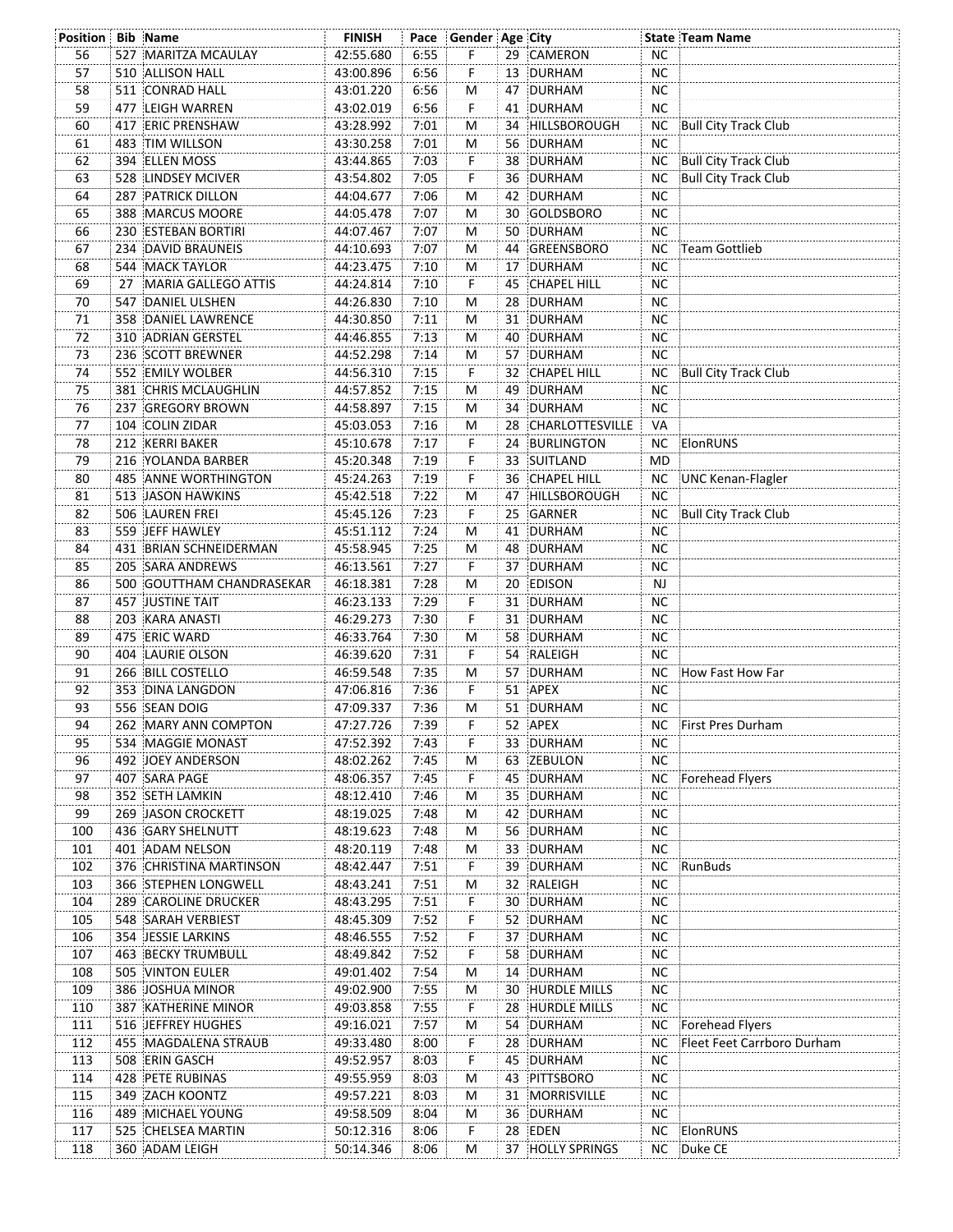| Position Bib Name |                                          | <b>FINISH</b>          |              | Pace Gender Age City |    |                              |                 | <b>State Team Name</b>             |
|-------------------|------------------------------------------|------------------------|--------------|----------------------|----|------------------------------|-----------------|------------------------------------|
| 119               | 414 MICHAEL PIRACCI                      | 50:16.687              | 8:06         | M                    |    | 61 DURHAM                    | <b>NC</b>       |                                    |
| 120               | 201 KELLY ALFORD                         | 50:30.530              | 8:09         | м                    |    | 31 DURHAM                    | NC.             |                                    |
| 121               | 368 ANDREW MACKIN                        | 50:38.042              | 8:10         | М                    |    | 18 DURHAM                    | <b>NC</b>       |                                    |
| 122               | 303 COURTNEY FLEET                       | 50:38.999              | 8:10         | F.                   |    | 31 WINSTON SALEM             | <b>NC</b>       |                                    |
| 123               | 551 RICHARD WEINBERG                     | 50:39.231              | 8:10         | M                    |    | 71 DURHAM                    | NC              |                                    |
| 124               | 512 LAURA HAVRILESKY                     | 51:00.812              | 8:14         | F                    |    | 50 DURHAM                    |                 | NC Forehead Flyers                 |
| 125               | 495 JAMES BRACE                          | 51:01.236              | 8:14         | M                    | 25 | BURLINGTON                   | NC              | ElonRUNS                           |
| 126               | 258 WILLIAM CHEN                         | 51:07.960              | 8:15         | м                    |    | 22 DURHAM                    | <b>NC</b>       |                                    |
| 127               | 378 MICHAEL MATTI                        | 51:08.468              | 8:15         | м                    |    | 61 DURHAM                    | <b>NC</b>       |                                    |
| 128               | 293 PETER EISENMANN                      | 51:09.843              | 8:15         | M                    |    | 60 DURHAM                    |                 | NC Run Sweat and Beers             |
| 129               | 299 JOSHUA EUDAILEY                      | 51:24.442              | 8:17         | М                    |    | 36 DURHAM                    | NC.             |                                    |
| 130               | 373 JENN MARSH                           | 51:30.514              | 8:18         | F.                   |    | 21 FARGO                     | ND              |                                    |
| 131               | 445 KYLE SMITH                           | 51:30.986              | 8:18         | M                    |    | 33 FAYETTEVILLE              | NC.             |                                    |
| 132               | 229 ALLISON BORN                         | 51:37.798              | 8:20         | F                    |    | 30 DURHAM                    |                 | NC Bull City Track Club            |
| 133               | 423 CARL RIST                            | 51:40.208              | 8:20         | M                    |    | 56 DURHAM                    | NC              | Trinity Park Tribe                 |
| 134               | 400 PETE NEALLEY                         | 51:44.608              | 8:21         | M                    | 56 | DURHAM                       | <b>NC</b>       |                                    |
| 135               | 343 MICHAELA KANE                        | 51:53.731              | 8:22         | F                    | 26 | DURHAM                       | <b>NC</b>       |                                    |
| 136               | 440 ROBERT SMEAD                         | 51:58.215              | 8:23         | м                    |    | 39 RALEIGH                   | <b>NC</b>       |                                    |
| 137               | 514 JULIE HIBBERD                        | 52:07.805              | 8:24         | F                    |    | 24 BURLINGTON                |                 | NC ElonRUNS                        |
| 138               | 283 MICHELLE MEAD DEKKER                 | 52:15.916              | 8:26         | F                    |    | 51 DURHAM                    | NC.             |                                    |
| 139               | 323 JANE HARWELL                         | 52:16.095              | 8:26         | F.                   |    | 55 CARRBORO                  | <b>NC</b>       |                                    |
| 140               | <b>482 DANIEL WHITTLE</b>                | 52:17.357              | 8:26         | M                    |    | 56 CARRBORO                  | <b>NC</b>       |                                    |
| 141               | 503 LAUREN DIBIASE                       | 52:18.281              | 8:26         | F.                   |    | 41 DURHAM                    | <b>NC</b>       |                                    |
| 142               | 231 VICTORIA BOSTICK                     | 52:18.346              | 8:26         | F                    |    | 38 DURHAM                    | <b>NC</b>       |                                    |
| 143               | 327 SUNSHINE HILLYGUS                    | 52:19.767              | 8:26         | $\dddot{\mathsf{F}}$ |    | 44 DURHAM                    | <b>NC</b>       | Forehead Flyers                    |
| 144               | 541 LUKE SMITH                           | 52:21.395              | 8:27         | м                    | 45 | HILLSBOROUGH                 | <b>NC</b>       |                                    |
| 145               | 507 MICHAEL GALLAGHER                    | 52:21.655              | 8:27         | M                    | 27 | GOLDSBORO                    | <b>NC</b>       |                                    |
| 146               | 384 KATHERINE MIDKIFF GRAHAM             | 52:28.576              | 8:28         | F                    |    | 44 DURHAM                    | <b>NC</b>       |                                    |
| 147               | 540 CAITLIN SHELTON                      |                        | 8:29         | F                    | 26 | DURHAM                       | NC.             |                                    |
| 148               | 501 TIMM CROWDER                         | 52:33.931              | 8:29         | М                    |    | 49 DURHAM                    | <b>NC</b>       |                                    |
| 149               | 225 WHITNEY BENDER                       | 52:34.805<br>52:46.681 | 8:31         | F.                   |    | 40 DURHAM                    | NC.             |                                    |
|                   | 411 GREG PARSONS                         |                        | 8:31         |                      |    | 52 DURHAM                    |                 |                                    |
| 150<br>151        | 526 PATRICK MARTIN                       | 52:49.356              | 8:34         | м<br>M               |    | 26 EDEN                      |                 | NC Forehead Flyers<br>NC ElonRUNS  |
| 152               | 243 LEXI BYRD                            | 53:05.606              | 8:34         | F                    |    | 24 CARTHAGE                  | NC              |                                    |
| 153               | 210 LYNDI ASTRAIKIS                      | 53:06.500              |              | F.                   |    | 44 DURHAM                    | NC.             | ElonRUNS                           |
|                   |                                          | 53:08.323              | 8:34         |                      |    |                              | <b>NC</b>       |                                    |
| 154<br>155        | 257 JEREMY CHEN<br>443 JENNIFER SMITH    | 53:16.978              | 8:35<br>8:36 | M<br>F               |    | 20 DURHAM<br>33 FAYETTEVILLE | <b>NC</b>       |                                    |
| 156               | 369 TODD MAGUIRE                         | 53:19.708              | 8:37         | М                    |    | 31 DURHAM                    |                 | NC Run Sweat and Beers             |
|                   |                                          | 53:23.688              |              | F                    |    |                              |                 |                                    |
| 157               | 259 ANDREA CLEWLEY                       | 53:44.137<br>53:45.186 | 8:40         |                      |    | 41 HILLSBOROUGH              | NС              |                                    |
| 158<br>159        | 372 AURELIE MARCOTTE<br>554 TRISHIA YADA |                        | 8:40         | F                    |    | 30 DURHAM<br>ELON            | NC.             |                                    |
|                   | 220 KATHLEEN BARTLETT                    | 53:53.204              | 8:41         | F<br>F               | 25 | 44 DURHAM                    | NC<br><b>NC</b> | ElonRUNS                           |
| 160               |                                          | 54:14.173              | 8:45         | F                    |    |                              |                 |                                    |
| 161               | 348 SHANNON KNOTT                        | 54:16.025              | 8:45         |                      | 37 | DURHAM                       | NC              | Duke CE                            |
| 162               | 261 TINA CLOSSICK                        | 54:26.355              | 8:47         | F                    | 47 | CHAPEL HILL                  | NC.             | Corporate Investors Mortgage Group |
| 163               | 432 CHRISTINA SCHRIVER                   | 54:30.233              | 8:47         | F                    | 25 | RALEIGH                      | NC.             |                                    |
| 164               | 250 HEIDI CARTER                         | 54:32.488              | 8:48         | F                    |    | 57 DURHAM                    | <b>NC</b>       |                                    |
| 165               | 519 AUDREY KELLY                         | 54:32.597              | 8:48         | F                    | 29 | <b>CHAPEL HILL</b>           | NC.             |                                    |
| 166               | 307 SYLVIA FURST                         | 54:44.126              | 8:50         | F                    |    | 52 DURHAM                    | NC              | RunBuds                            |
| 167               | 339 MICHELLE JAMIN                       | 54:52.267              | 8:51         | F.                   | 25 | HILLSBOROUGH                 | NJ              | ElonRUNS                           |
| 168               | 398 AMY JANE NAYO                        | 55:02.316              | 8:53         | F.                   | 35 | DURHAM                       | ΝC              |                                    |
| 169               | 448 KATHERINE STANLEY                    | 55:16.555              | 8:55         | F                    |    | 51 CHAPEL HILL               | <b>NC</b>       |                                    |
| 170               | 434 NOSIPHO SHANGASE                     | 55:28.162              | 8:57         | F                    | 27 | CARRBORO                     | ΝC              |                                    |
| 171               | 355 BEN LARSON                           | 55:42.693              | 8:59         | м                    | 50 | BALTIMORE                    | MD              |                                    |
| 172               | 213 KIRK BAKER                           | 55:47.621              | 9:00         | м                    | 45 | DURHAM                       | <b>NC</b>       |                                    |
| 173               | 429 JEREMY SALEMSON                      | 55:49.485              | 9:00         | M                    |    | 50 CHAPEL HILL               | NC              | Corporate Investors Mortgage Group |
| 174               | 284 KEVIN DENG                           | 55:57.712              | 9:01         | м                    | 21 | POMPANO BEACH                | FL              |                                    |
| 175               | 374 PAUL MARSH                           | 56:01.120              | 9:02         | M                    | 49 | DURHAM                       | ΝC              |                                    |
| 176               | 357 KATELYN LAVRICH                      | 56:09.443              | 9:03         | F.                   |    | 27 RALEIGH                   | <b>NC</b>       |                                    |
| 177               | 308 MOLLY GEHRING                        | 56:12.337              | 9:04         | F.                   | 29 | DURHAM                       | <b>NC</b>       |                                    |
| 178               | 334 BILL HULL                            | 56:13.102              | 9:04         | M                    | 55 | HILLSBOROUGH                 | <b>NC</b>       |                                    |
| 179               | 200 BILL ADLER                           | 56:27.751              | 9:06         | M                    | 61 | AURORA                       | CO              |                                    |
| 180               | 276 ALICE DAI                            | 56:33.607              | 9:07         | F                    | 20 | DURHAM                       | ΝC              |                                    |
| 181               | 458 ZOE TANG                             | 56:33.769              | 9:07         | F                    |    | 21 FORT MILL                 | <b>SC</b>       |                                    |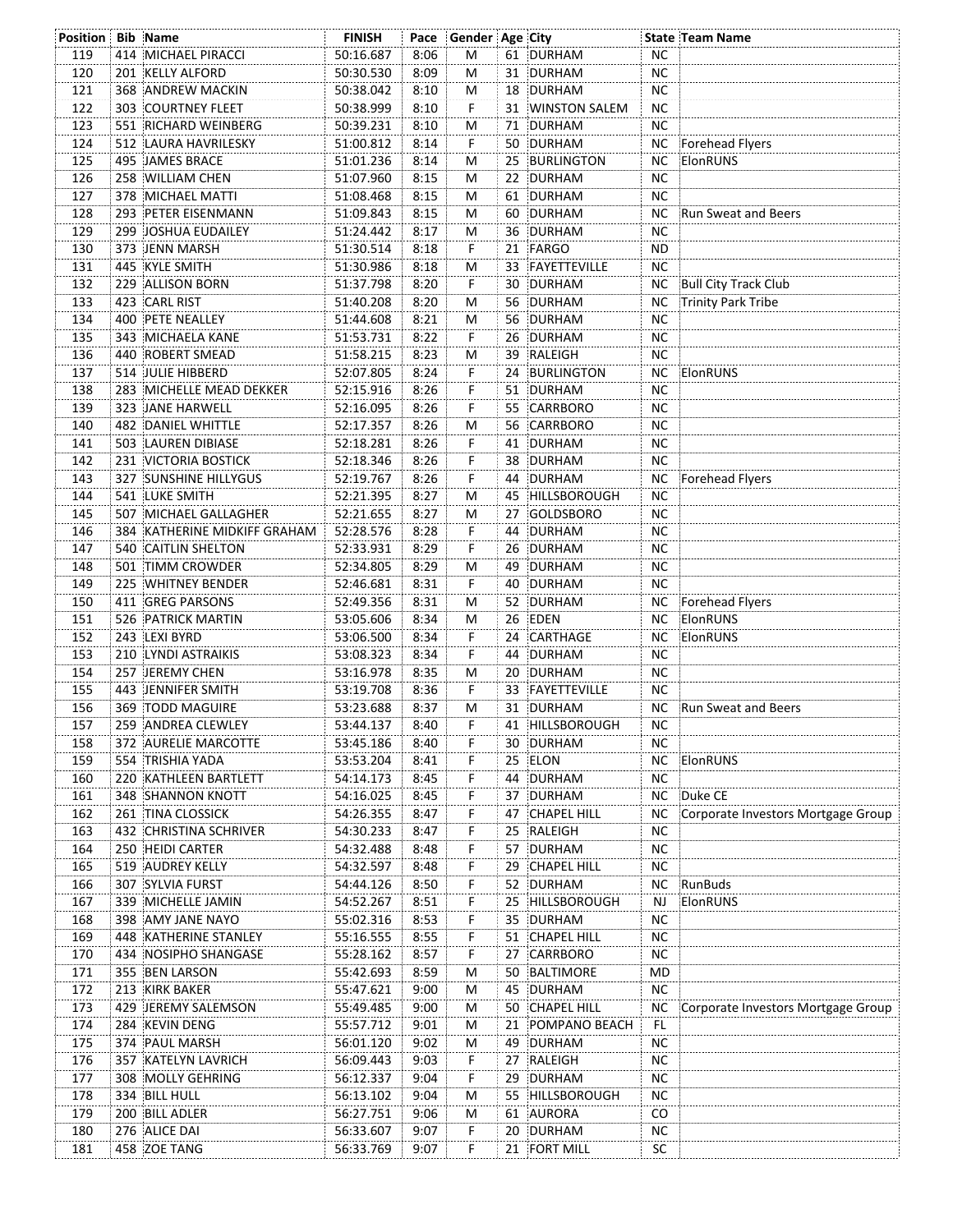| <b>Position Bib Name</b> |                               | <b>FINISH</b>     |      | Pace Gender Age City |    |                    |           | <b>State Team Name</b>      |
|--------------------------|-------------------------------|-------------------|------|----------------------|----|--------------------|-----------|-----------------------------|
| 182                      | 499 CELESTE CARRUTHERS        | 56:35.321         | 9:08 | F.                   |    | 38 KNOXVILLE       | TN        |                             |
| 183                      | 279 MARGARET DAVIDE-SMITH     | 56:40.264         | 9:08 | F                    |    | 46 DURHAM          |           | NC RunBuds                  |
| 184                      | 424 REGINALD RIVERS           | 56:41.529         | 9:09 | м                    | 40 | RALEIGH            | <b>NC</b> |                             |
| 185                      | 520 HEATHER KIRWAN            | 56:46.799         | 9:09 | F                    |    | 29 RALEIGH         | <b>NC</b> |                             |
| 186                      | 285 GARRETT DESORCIE          | 56:50.323         | 9:10 | M                    |    | 27 DURHAM          | NC        | Run Sweat and Beers         |
| 187                      | 305 MEEGHAN FORD              | 56:55.768         | 9:11 | F.                   |    | 34 DURHAM          | ΝC        |                             |
| 188                      | 280 JORDAN DAVIS              | 56:55.816         | 9:11 | F                    |    | 28 DURHAM          | <b>NC</b> |                             |
| 189                      | 481 EMILY WHITFIELD           | 56:56.095         | 9:11 | F                    | 27 | <b>CHAPEL HILL</b> | ΝC        |                             |
| 190                      | 550 CRYSTAL WEBER             | 57:02.675         | 9:12 | F                    | 39 | DURHAM             | NC        | RunBuds                     |
| 191                      | 533 MOLLY MINNEAR             | 57:09.862         | 9:13 | F                    |    | 56 ATLANTA         | GA        |                             |
| 192                      | 341 STEPHANIE JOHNSON         | 57:19.955         | 9:15 | F                    |    | 40 APEX            | <b>NC</b> |                             |
| 193                      | <b>362 KARI LINFORS</b>       | 57:24.668         | 9:15 | F                    |    | 43 DURHAM          |           | NC RunBuds                  |
| 194                      | 567 GUSTAVO SUAREZ            | 57:27.354         |      |                      |    | 32 WOODBRIDGE      | VA        |                             |
|                          |                               |                   | 9:16 | м                    |    |                    |           |                             |
| 195                      | 326 APRIL HENRY               | 57:28.054         | 9:16 | F.                   |    | 42 DURHAM          | NC.       | RunBuds                     |
| 196                      | 246 CINDY CAMILLE             | 57:30.097         | 9:16 | F.                   |    | 65 DURHAM          | ΝC        |                             |
| 197                      | <b>480 KELLIANNE WHITE</b>    | 57:34.522         | 9:17 | F                    |    | 50 DURHAM          | <b>NC</b> |                             |
| 198                      | 472 CIANA WALCOTT             | 57:40.412         | 9:18 | F                    | 20 | HOLLYWOOD          | FL.       |                             |
| 199                      | 531 DYLAN MERCER              | 57:49.317         | 9:20 | M                    | 19 | RALEIGH            | <b>NC</b> |                             |
| 200                      | 462 GEORGIA TOMARAS           | 57:51.714         | 9:20 | F                    |    | 48 CHAPEL HILL     | ΝC        |                             |
| 201                      | 202 ASHLEY ALTMAN             | 57:58.577         | 9:21 | F                    | 40 | DURHAM             | ΝC        |                             |
| 202                      | 371 KIMBERLY MANN             | 57:58.642         | 9:21 | F                    |    | 46 DURHAM          | <b>NC</b> |                             |
| 203                      | 227 ALLISON BESCH             | 58:02.536         | 9:22 | F                    |    | 43 DURHAM          | NC.       | Ladies of Burn North Durham |
| 204                      | 263 CASSIE COON               | 58:06.458         | 9:22 | F.                   |    | 28 RALEIGH         | NС        |                             |
| 205                      | 242 WENDY BURD                | 58:08.019         | 9:23 | F                    |    | 40 DURHAM          | <b>NC</b> |                             |
| 206                      | 270 LISA CROUCHER             | 58:14.487         | 9:24 | F.                   |    | 51 DURHAM          | <b>NC</b> |                             |
| 207                      | 413 SARAH PHILLIPS            | 58:14.535         | 9:24 | F                    |    | 42 DURHAM          | ΝC        |                             |
| 208                      | 342 KLUGH JORDAN              | 58:22.614         | 9:25 | F                    |    | 44 DURHAM          | NC.       | Run Sweat and Beers         |
| 209                      | 300 DANIEL FACER              | 58:31.749         | 9:26 | м                    |    | 34 DURHAM          | ΝC        |                             |
| 210                      | 415 WILLIAM PIZER             | 58:37.728         | 9:27 | м                    |    | 50 DURHAM          | ΝC        |                             |
| 211                      | 406 JENNI OWEN                | 58:38.161         | 9:27 | F                    |    | 51 DURHAM          | <b>NC</b> |                             |
| 212                      | 239 AMY BRYANT                | 59:06.174         | 9:32 | F.                   |    | 46 DURHAM          | ΝC        |                             |
|                          |                               |                   |      |                      |    |                    |           |                             |
| 213                      | 274 AMY CUMMINGS              | 59:19.430         | 9:34 | F.                   |    | 44 DURHAM          | NС        |                             |
| 214                      | 100 ROBIN GRANDL              | 59:19.665         | 9:34 | F.                   |    | 41 DURHAM          | NC.       |                             |
| 215                      | 447 COLLEEN SPAGNARDI         | 59:58.857         | 9:40 | F.                   |    | 37 DURHAM          | <b>NC</b> |                             |
| 216                      | 402 KENNY NGUYEN              | 1:00:15.101       | 9:43 | M                    |    | 23 FUQUAY VARINA   | ΝC        |                             |
| 217                      | 356 ISAAC LAU                 | 1:00:23.960       | 9:44 | M                    |    | 28 HILLSBOROUGH    | <b>NC</b> |                             |
| 218                      | 316 ANNALIESE GRESHAM         | 1:00:37.896       | 9:47 | F                    | 39 | DURHAM             | ΝC        |                             |
| 219                      | 451 SUSANNA STEVENS           | 1:00:51.659       | 9:49 | F                    |    | 39 DURHAM          | <b>NC</b> |                             |
| 220                      | 484 STEPHANIE WILSON          | 1:01:00.366 9:50  |      | F                    |    | 42 DURHAM          |           | NC RunBuds                  |
| 221                      | 214 JOSHUA BALLARD            | 1:01:11.794 9:52  |      | M                    |    | 27 MEBANE          | NС        |                             |
| 222                      | 555 KAITLYN MURPHY            | 1:01:13.376       | 9:52 | F.                   |    | 32 CARRBORO        | NC        | UNC Kenan-Flagler           |
| 223                      | 217 TRACI BARBOUR             | 1:01:13.974       | 9:52 | F.                   |    | 27 BENSON          | NC.       |                             |
| 224                      | 393 RAJENDRA MOREY            | 1:01:15.886       | 9:53 | M                    |    | 54 DURHAM          | <b>NC</b> |                             |
| 225                      | 382 ALEXA MCMAHON             | 1:01:16.685       | 9:53 | F                    | 25 | DURHAM             | <b>NC</b> |                             |
| 226                      | 340 CLAUDIA JENSEN            | 1:01:18.030       | 9:53 | F                    |    | 25 DURHAM          | <b>NC</b> |                             |
| 227                      | 294 RENEE ELMORE              | 1:01:23.422       | 9:54 | F                    |    | 44 DURHAM          | NC.       |                             |
| 228                      | 286 AMY DILLON                | 1:01:28.692       | 9:55 | F                    |    | 40 DURHAM          | NC.       |                             |
| 229                      | 491 TEVAN ALEXANDER           | 1:01:31.754       | 9:55 | M                    |    | 39 DURHAM          | <b>NC</b> |                             |
| 230                      | 218 COLETTE BARNES            | 1:01:55.177 9:59  |      | F.                   |    | 32 CARY            | ΝC        |                             |
| 231                      | 206 ANNA ARCENEAUX            | 1:02:01.640 10:00 |      | F.                   |    | 40 DURHAM          | NC.       |                             |
| 232                      | 410 MOLLY PARKS               | 1:02:01.999 10:00 |      | F.                   |    | 39 DURHAM          | NC .      | <b>AV Sharks</b>            |
| 233                      | 422 TRENT RENTFROW            | 1:02:03.505 10:00 |      | M                    |    | 51 DURHAM          | NС        |                             |
| 234                      | 272 DAVE CRUM                 | 1:02:05.046 10:01 |      |                      | 45 | DURHAM             | NC.       | Run Sweat and Beers         |
| 235                      | 529 ILEX MCLEOD               | 1:02:20.943 10:03 |      | M<br>F.              |    | 25 CARY            | NC.       |                             |
| 236                      |                               | 1:02:22.104 10:04 |      |                      |    | DURHAM             |           | Run Sweat and Beers         |
|                          | 370 MAT MAINWARING            |                   |      | M                    | 39 |                    | NC .      |                             |
| 237                      | 379 JEAN MCDONALD             | 1:02:27.564 10:04 |      | F.                   |    | 57 CHAPEL HILL     | NC.       |                             |
| 238                      | 304 TIFFANY FLORESTAL GADBURY | 1:02:28.148 10:05 |      | F                    |    | 34 DURHAM          | <b>NC</b> |                             |
| 239                      | 228 LINDSEY BICKERS BOCK      | 1:02:28.771 10:05 |      | F,                   |    | 38 DURHAM          | ΝC        |                             |
| 240                      | 421 DEB RENTFROW              | 1:02:29.722 10:05 |      | F.                   |    | 51 DURHAM          | ΝC        |                             |
| 241                      | 439 TARA SIMS                 | 1:02:46.553 10:07 |      | F.                   |    | 44 COKER           | AL        |                             |
| 242                      | 453 TABITHA STORM             | 1:02:58.034 10:09 |      | F.                   |    | 32 DURHAM          | NC.       |                             |
| 243                      | 346 REBEKAH KELLY             | 1:02:59.441 10:10 |      | F.                   |    | 39 DURHAM          | <b>NC</b> |                             |
| 244                      | 254 CHRISTOPHER CHAFE         | 1:03:11.281 10:11 |      | м                    |    | 50 TAKOMA PARK     | MD.       |                             |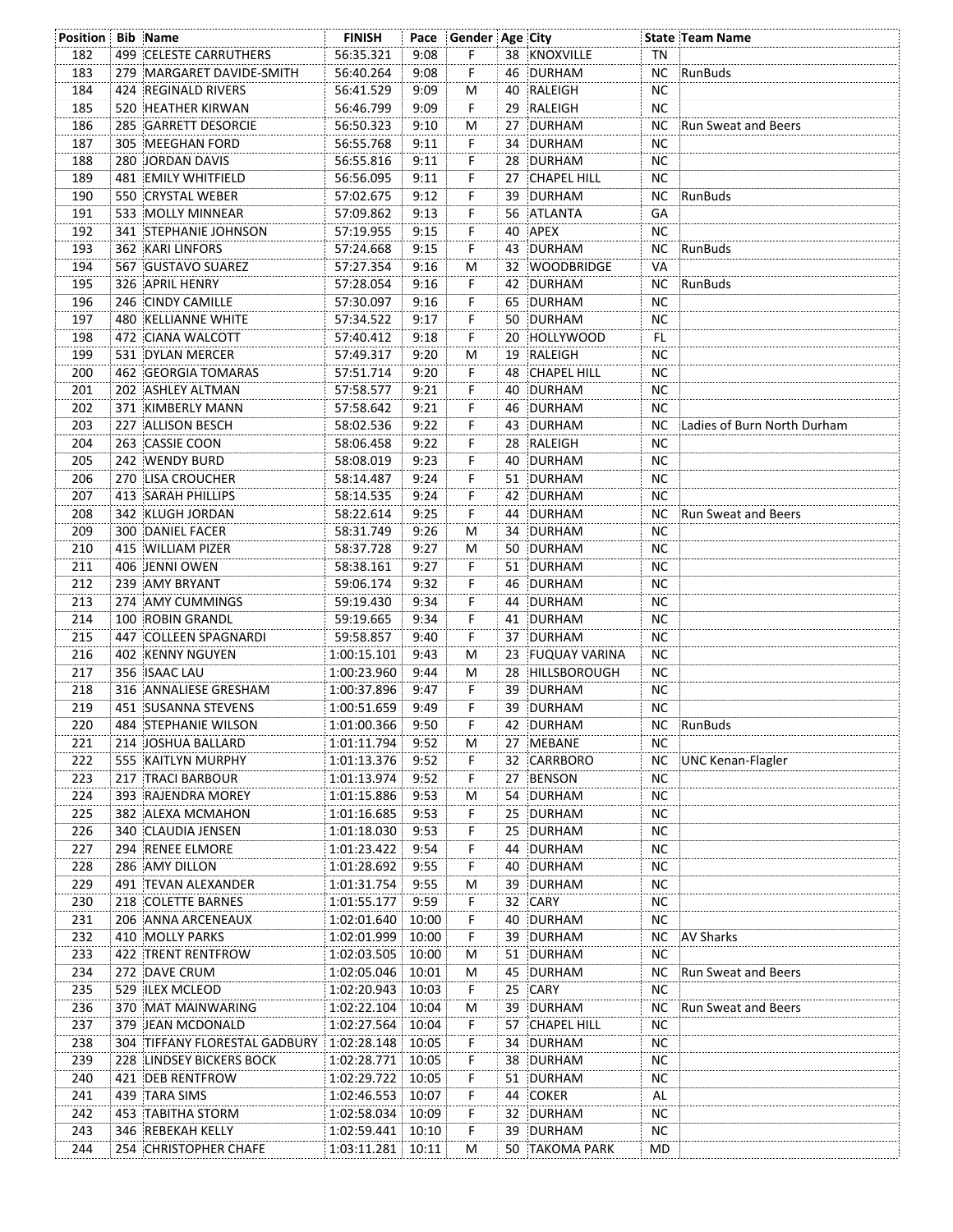| <b>Position Bib Name</b> |                             | <b>FINISH</b>     | Pace Gender Age City |    |                   |           | <b>State Team Name</b>      |
|--------------------------|-----------------------------|-------------------|----------------------|----|-------------------|-----------|-----------------------------|
| 245                      | 359 LISA LEARY              | 1:03:12.947 10:12 | F                    |    | 46 DURHAM         | <b>NC</b> |                             |
| 246                      | 441 CHRIS SMITH             | 1:03:17.304 10:12 | М                    |    | 28 DURHAM         | <b>NC</b> |                             |
| 247                      | <b>314 MICHAEL GOTTLIEB</b> | 1:03:23.449 10:13 | M                    |    | 43 RALEIGHRALEIGH |           | NC Team Gottlieb            |
| 248                      | 209 KEITH ARTIN             | 1:03:26.606 10:14 | M                    |    | 48 DURHAM         | NC        | RunBuds                     |
| 249                      | 418 GAYATHRI RAJARAMAN      | 1:03:50.059 10:18 | F.                   |    | 46 DURHAM         | <b>NC</b> |                             |
| 250                      | 255 ALEXA CHAMBERS          | 1:04:06.971 10:20 | F                    |    | 15 DURHAM         | <b>NC</b> |                             |
| 251                      | 256 RANDY CHAMBERS          | 1:04:07.138 10:20 | M                    |    | 48 DURHAM         | <b>NC</b> |                             |
| 252                      | 320 PAMELA HALE             | 1:04:10.217 10:21 | F                    |    | 48 HILLSBOROUGH   | <b>NC</b> |                             |
| 253                      | 420 KATHERINE REEDER-HAYES  | 1:04:12.195 10:21 | F                    |    | 42 DURHAM         | <b>NC</b> |                             |
| 254                      | 449 LIZ STANSON             | 1:04:24.002 10:23 | F                    |    | 29 DURHAM         |           | NC Run Sweat and Beers      |
| 255                      | 518 KERRY JOYCE             | 1:04:48.777 10:27 | F                    |    | 42 APEXEX         | NC.       |                             |
| 256                      | 430 MELISSA SCALES          | 1:04:51.421 10:28 | F.                   |    | 42 DURHAM         | <b>NC</b> |                             |
| 257                      | 268 BYRON COYLE             | 1:05:05.830 10:30 | М                    |    | 38 MOORESVILLE    | <b>NC</b> |                             |
| 258                      | 222 JACK BATES              | 1:05:13.081 10:31 | М                    |    | 34 RALEIGH        |           | NC Everyone Loves Mingo!    |
| 259                      | 297 CHRIS ERICKSON          | 1:05:17.162 10:32 | M                    |    | 35 DURHAM         |           | NC RunBuds                  |
| 260                      | 476 GERTY WARD              | 1:05:35.384 10:35 | F                    |    | 58 DURHAM         | <b>NC</b> |                             |
| 261                      | 321 HEIDI HALL              | 1:05:38.859 10:35 | F                    |    | 33 RALEIGH        | ΝC        |                             |
| 262                      | <b>498 JENNIFER BULLOCK</b> | 1:05:41.121 10:36 | F                    |    | 46 DURHAM         | NC.       |                             |
| 263                      | 416 KELLY POLICELLI         | 1:05:43.511 10:36 | F                    |    | 40 DURHAM         | <b>NC</b> |                             |
| 264                      | 317 EMILY GUPTON            | 1:06:12.333 10:41 | F                    |    | 26 WAKE FOREST    | NC.       |                             |
| 265                      | 253 REBECCA CATTERTON       | 1:06:44.318 10:46 | F.                   |    | 50 CHAPEL HILL    | NC.       |                             |
| 266                      | <b>345 JANET KEHOE</b>      | 1:06:51.816 10:47 | F.                   |    | 51 RALEIGH        |           | NC RunBuds                  |
| 267                      | 264 KATHERINE COPELAND      | 1:07:17.027 10:51 | F.                   |    | 47 CHAPEL HILL    | ΝC        |                             |
| 268                      | 437 VAIBHAV SHRISHAIL       | 1:07:17.250 10:51 | M                    |    | 22 DURHAM         | <b>NC</b> |                             |
| 269                      | 425 JESSICA RIZZO           | 1:07:18.631 10:51 | F                    |    | 22 RALEIGH        | <b>NC</b> |                             |
| 270                      | 473 ANA WALL                | 1:07:37.901 10:54 | F                    |    | 30 DURHAM         | NC.       |                             |
| 271                      | 385 DAVE MILLS              | 1:07:38.531 10:55 | M                    |    | 50 DURHAM         |           | NC F3 Churham               |
| 272                      | 335 LACY ISLEY              | 1:07:40.393 10:55 | F                    |    | 26 OXFORD         | <b>NC</b> |                             |
| 273                      | 267 TRACY COX               | 1:07:43.839 10:55 | F                    |    | 58 DURHAM         |           | NC RunBuds                  |
| 274                      | 470 SUSAN VOSKUIL           | 1:07:44.613 10:55 | F.                   |    | 55 DURHAM         | NC        | RunBuds                     |
| 275                      | 241 HEATHER BUCUREL         | 1:08:10.881 11:00 | F.                   |    | 35 CARRBORO       | NC.       |                             |
| 276                      | 564 JUAN UPEGUI             | 1:09:26.969 11:12 | M                    |    | 34 RALEIGH        | NC        |                             |
| 277                      | 545 LAUREN THOMAS           | 1:09:27.259 11:12 | F.                   |    | 29 DURHAM         | NC        |                             |
| 278                      | <b>347 PRISCILLA KILTS</b>  | 1:09:29.415 11:12 | F                    |    | 51 DURHAM         | NC.       | Ladies of Burn North Durham |
| 279                      | 391 GITANJALI MOREY         | 1:10:27.692 11:22 | F                    |    | 13 DURHAM         | ΝC        |                             |
| 280                      | 301 ASTA FENG               | 1:10:52.221 11:26 | F                    |    | 28 CHAPEL HILL    | <b>NC</b> |                             |
| 281                      | 558 BRIAN LANE              | 1:11:12.245 11:29 | М                    |    | 43 WAKE FOREST    | NC        |                             |
| 282                      | 204 PAIGE ANDERSON          | 1:11:13.006 11:29 | F.                   |    | 47 DURHAM         |           | NC RunBuds                  |
| 283                      | 238 MEREDITH BROWN          | 1:11:14.250 11:29 | F                    |    | 34 DURHAM         | NC.       | RunBuds                     |
| 284                      | 296 CINDY ENGLE             | 1:12:06.565 11:38 | F                    |    | 68 DURHAM         | NC.       | :RunBuds                    |
| 285                      | 419 EMILY READ              | 1:12:15.879 11:39 | F.                   |    | 64 SUPPLY         | NC.       |                             |
| 286                      | 389 WAYNE MOORE             | 1:12:30.933 11:42 | м                    |    | 55 DURHAM         | ΝC        |                             |
| 287                      | 245 DANA CALDER             | 1:12:58.888 11:46 | F                    | 39 | <b>DURHAM</b>     | NC.       |                             |
| 288                      | 461 BILL TIAN               | 1:13:05.669 11:47 | M                    | 20 | PLANO             | TX        |                             |
| 289                      | 288 TARYN DIPALMA           | 1:13:09.746 11:48 | F                    |    | 24 DURHAM         | NC.       |                             |
| 290                      | 397 DONNA MYERS             | 1:13:39.454 11:53 | F                    |    | 51 DURHAM         | NC.       |                             |
| 291                      | 517 MEGAN JOHNSON           | 1:13:53.577 11:55 | F                    |    | 37 CHAPEL HILL    | NC.       |                             |
| 292                      | 553 JESSICA WOMACK          | 1:13:53.903 11:55 | F                    |    | 34 DURHAM         | NC.       |                             |
| 293                      | 211 LINDSAY AVERILL         | 1:14:06.142 11:57 | F                    |    | 39 DURHAM         | NC.       |                             |
| 294                      | 515 BETH HUDSON             | 1:14:06.214 11:57 | F                    |    | 42 CHAPEL HILL    | NC.       |                             |
| 295                      | 549 MENDI WAGONER           | 1:14:14.193 11:58 | F                    |    | 50 DURHAM         | NC        | :RunBuds                    |
| 296                      | 523 NAN LUJAN               | 1:14:14.246 11:58 | F                    | 38 | <b>DURHAM</b>     | NC.       | RunBuds                     |
| 297                      | 265 ASHLEY CORRA            | 1:14:24.184 12:00 | F                    |    | 36 DURHAM         | NC.       |                             |
| 298                      | 446 NANCY SMITH             | 1:14:32.364 12:01 | F                    |    | 45 DURHAM         | ΝC        |                             |
| 299                      | 444 JOSHUA SMITH            | 1:14:32.587 12:01 | M                    |    | 43 DURHAM         | <b>NC</b> |                             |
| 300                      | 474 CAROL WALTON            | 1:14:40.654 12:03 | F                    |    | 67 DURHAM         | NC.       |                             |
| 301                      | 383 DIA MERCER              | 1:14:47.605 12:04 | F                    | 47 | RALEIGH           | NC.       |                             |
| 302                      | 240 SUSAN BUCHENBERGER      | 1:14:48.055 12:04 | F.                   |    | 53 RALEIGH        | NC.       |                             |
| 303                      | 102 THOMAS F. MCDOW         | 1:15:11.635 12:08 | M                    |    | 77 ROCK HILL      | <b>SC</b> |                             |
| 304                      | 494 DAVE BLACK              | 1:15:19.341 12:09 | M                    |    | 66 NELSON         | VA        |                             |
| 305                      | 101 LUCY MCDOW              | 1:15:34.100 12:11 | F                    | 68 | ROCK HILL         | SC.       |                             |
| 306                      | 336 DERRELL JACKSON         | 1:16:17.513 12:18 | м                    |    | 33 GARNER         | NC.       |                             |
| 307                      | 208 GOWTHAMI AREPALLY       | 1:16:59.548 12:25 | F                    |    | 54 DURHAM         | ΝC        |                             |